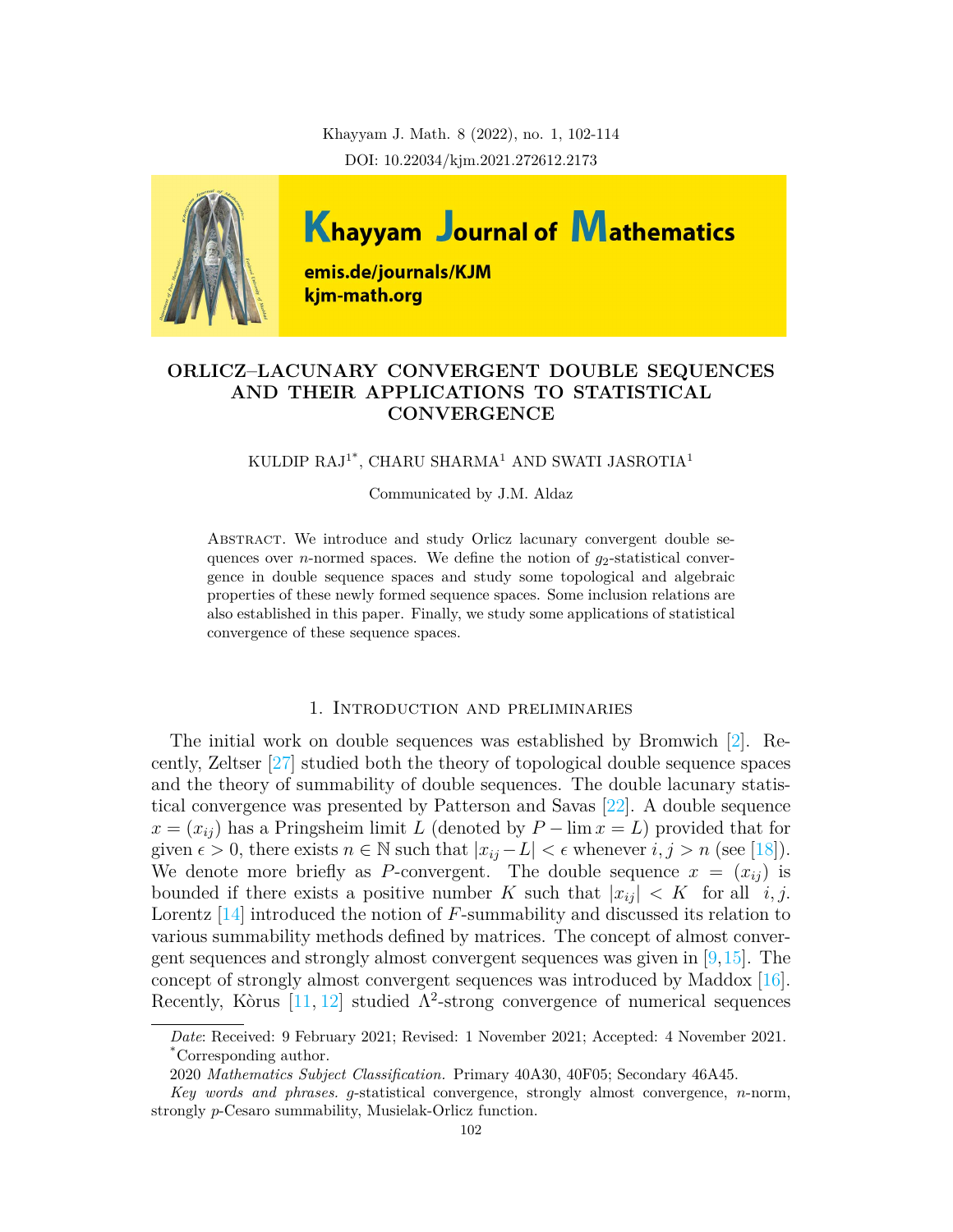and uniform convergence of double sine integrals with generated monotone coefficients. Maddox [[16](#page-11-4)] defined a generalization of strong almost convergence. Detailed study on almost convergence can be seen in [[1](#page-11-7), [15,](#page-11-3) [26](#page-12-3)].

A double sequence  $x = (x_{ij})$  of real numbers is said to be almost convergent to a limit *ξ* if

$$
\lim_{r,s \to \infty} \sup_{m,n \ge 0} \left| \frac{1}{rs} \sum_{i=m}^{m+r-1} \sum_{j=n}^{n+s-1} (x_{ij} - \xi) \right| = 0. \text{ (see [18])}
$$
 (1.1)

The space of all almost convergent double sequences is denoted by *F*,

$$
\mathcal{F} = \left\{ x = (x_{ij}) : \lim_{r,s} |h_{rsmn}(x) - \xi| = 0, \text{ uniformly in } m, n \right\},\
$$

where

<span id="page-1-0"></span>
$$
h_{rsmn}(x) = \frac{1}{(r+1)(s+1)} \sum_{i=0}^{r} \sum_{j=0}^{s} x_{i+m,j+n}.
$$
 (1.2)

The space of all strongly almost convergent double sequences is denoted by [*F*]. The theory of 2-normed spaces was first developed by Gähler [[7\]](#page-11-8), and aspects of *n*-normed spaces have been studied extensively; see [\[8](#page-11-9), [10\]](#page-11-10). To know more about the definition of Orlicz sequence spaces, one can see[[13,](#page-11-11) [21](#page-12-4)].

The concept of statistical convergence was introduced independently by Fast [\[6](#page-11-12)], Buck [[3\]](#page-11-13), and Schoenberg [\[25\]](#page-12-5) for real and complex sequences. Later, the idea was associated with summability theory by Connor  $[4]$ , Duman and Orhan  $[5]$  $[5]$ , Mohiuddine  $[17]$  $[17]$  $[17]$ , Mursaleen et al.  $[19, 20]$  $[19, 20]$ , and many others. Statistical convergence is closely related to the concept of convergence in probability. As defined by Mursaleen and Edely [\[19\]](#page-12-6), a real double sequence  $x = (x_{ij})$  is said to be statistically convergent to *L* if for each  $\varepsilon > 0$ ,

$$
P - \lim_{r,s} \frac{1}{rs} |\{(i,j) : i < r \text{ and } j < s, |x_{ij} - l| \ge \varepsilon\}| = 0.
$$

In this case, we write  $S^2 - \lim_{i,j} x_{ij} = l$  and the set of all statistical convergent double sequences is denoted by *S* 2 .

The double sequence  $\theta = \{(k_v, l_n)\}\$ is called double lacunary if there exist two increasing sequences of integers such that

$$
k_0 = 0, t_v = k_v - k_{v-1} \to \infty \text{ as } v \to \infty
$$

and

$$
l_0 = 0, \ \bar{h}_{\eta} = l_{\eta} - l_{\eta - 1} \to \infty \text{ as } \eta \to \infty.
$$

Let  $k_{v,\eta} = k_v l_{\eta}$ , let  $t_{v,\eta} = t_v \overline{t}_{\eta}$ , and let  $\theta_{v,\eta}$  be determined by  $I'_{v,\eta} = \{(k,l) : k_{v-1} <$  $k \leq k_v$  and  $l_{\eta-1} < l \leq l_{\eta}$ ,  $q_v = \frac{k_v}{k_{v-1}}$  $\frac{k_v}{k_{v-1}}, \ \bar{q}_{\eta} = \frac{l_{\eta}}{l_{\eta-1}}$  $\frac{l_{\eta}}{l_{\eta-1}}$ , and  $q_{v,\eta} = q_v \bar{q}_{\eta}$  (see [\[22](#page-12-1)]). For more details about sequence spaces and paranormed spaces, see [[23](#page-12-8), [24](#page-12-9)] and reference therein.

Let  $\mathcal{O} = (O_{kl})$  be a Museilak–Orlicz function, let  $u = (u_{kl})$  be a double sequence of positive real numbers, and let  $p = (p_{kl})$  be a bounded sequence of positive real numbers. We denote the space of all sequences defined over  $(X, \|\cdot, \dots, \cdot\|)$  by  $w(n-X)$ . Now, we define the following sequence spaces for some  $\rho$  and for every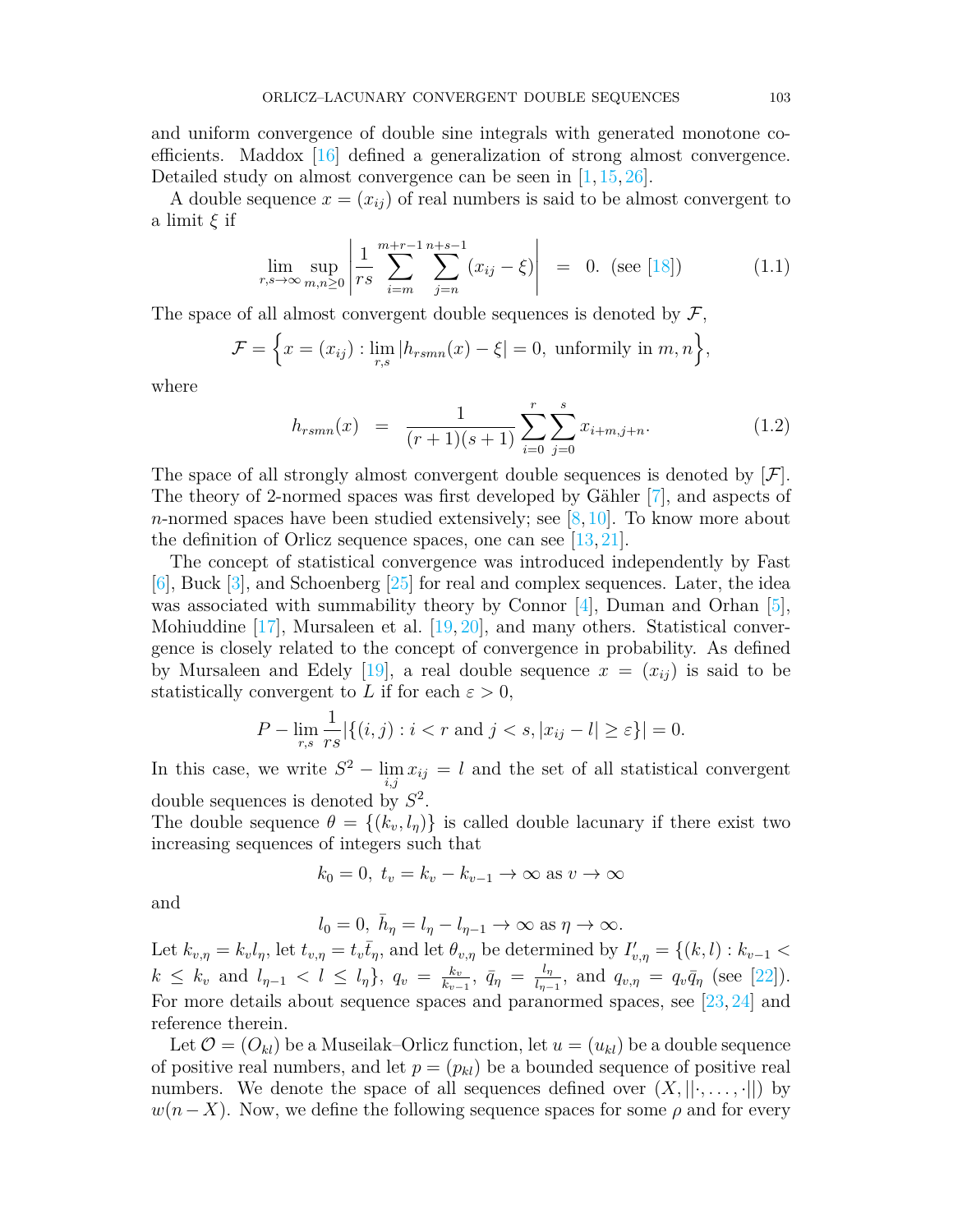nonzero *z*1*, . . . , z<sup>n</sup>−*<sup>1</sup> *∈ X*:

$$
[\mathcal{O}, u, \mathcal{F}, p, \|\cdot, \ldots, \cdot\|] =
$$
  

$$
\left\{ x \in w(n-X) : \lim_{r,s \to \infty} \sum_{k,l=1,1}^{\infty, \infty} \left[ u_{kl} O_{kl} \left( \left\| \frac{h_{rsmn}(x-\xi)}{\rho}, y_1, \ldots, y_{n-1} \right\| \right) \right]^{p_{kl}} = 0,
$$
  
uniformly in  $m, n \ge 1$ ,

and

$$
[\mathcal{O}, u, [\mathcal{F}], p, ||\cdot, \ldots, \cdot||] =
$$
  

$$
\left\{ x \in w(n-X) : \lim_{r,s \to \infty} \sum_{k,l=1,1}^{\infty, \infty} \left[ u_{kl} O_{kl} \left( h_{rsmn} \left( \left\| \frac{x-\xi}{\rho}, y_1, \ldots, y_{n-1} \right\| \right) \right) \right]^{p_{kl}} = 0,
$$

uniformly in 
$$
m, n \ge 1
$$

where  $h_{rsmn}(x)$  is defined as in ([1.2\)](#page-1-0). We write  $[0, u, \mathcal{F}, p, \|\cdot, \ldots, \cdot\|] - \lim x = \xi$ . Also,

 $[\mathcal{O}, u, [\mathcal{F}], p, \|\cdot, \ldots, \cdot\|] \subset [\mathcal{O}, u, \mathcal{F}, p, \|\cdot, \ldots, \cdot\|] \subset [M, u, l^{\infty}, p, \|\cdot, \ldots, \cdot\|]$ holds by the following inequality:

$$
\left\|\frac{h_{rsmn}(x-\xi)}{\rho}, y_1, \dots, y_{n-1}\right\| = \left\|\frac{\frac{1}{(r+1)(s+1)}\sum_{i=0}^r\sum_{j=0}^s (x_{i+p,j+q} - \xi)}{\rho}, y_1, \dots, y_{n-1}\right\|
$$
  

$$
\leq \frac{1}{(r+1)(s+1)}\sum_{i=0}^r\sum_{j=0}^s \left\|\frac{x_{i+m,j+n} - \xi}{\rho}, y_1, \dots, y_{n-1}\right\|
$$
  

$$
= h_{rsmn}\left(\left\|\frac{x-\xi}{\rho}, y_1, \dots, y_{n-1}\right\|\right).
$$

The spaces of lacunary almost and strongly almost convergent double sequences in *n*-normed spaces are defined as follows:

$$
[\mathcal{O}, u, \mathcal{F}_{\theta}, p, ||\cdot, \dots, \cdot||]
$$
  
\n
$$
= \left\{ x = (x_{ij}) \in w(n - X) : \lim_{v, \eta \to \infty} \sum_{k,l=1,1}^{\infty, \infty} \left[ u_{kl} O_{kl} \middle\| \frac{1}{t_{v\eta}} \sum_{i,j \in I_{v\eta}} \left( \frac{x_{i+m,j+n} - \xi}{\rho}, y_1, \dots, y_{n-1} \right) \right\| \right\}^{p_{kl}} = 0,
$$
  
\nuniformly in  $m, n \ge 1$ }

and

$$
[\mathcal{O}, u, [\mathcal{F}_{\theta}], p, \|\cdot, \ldots, \cdot\|]
$$
  
= 
$$
\left\{x = (x_{ij}) \in w(n - X) :
$$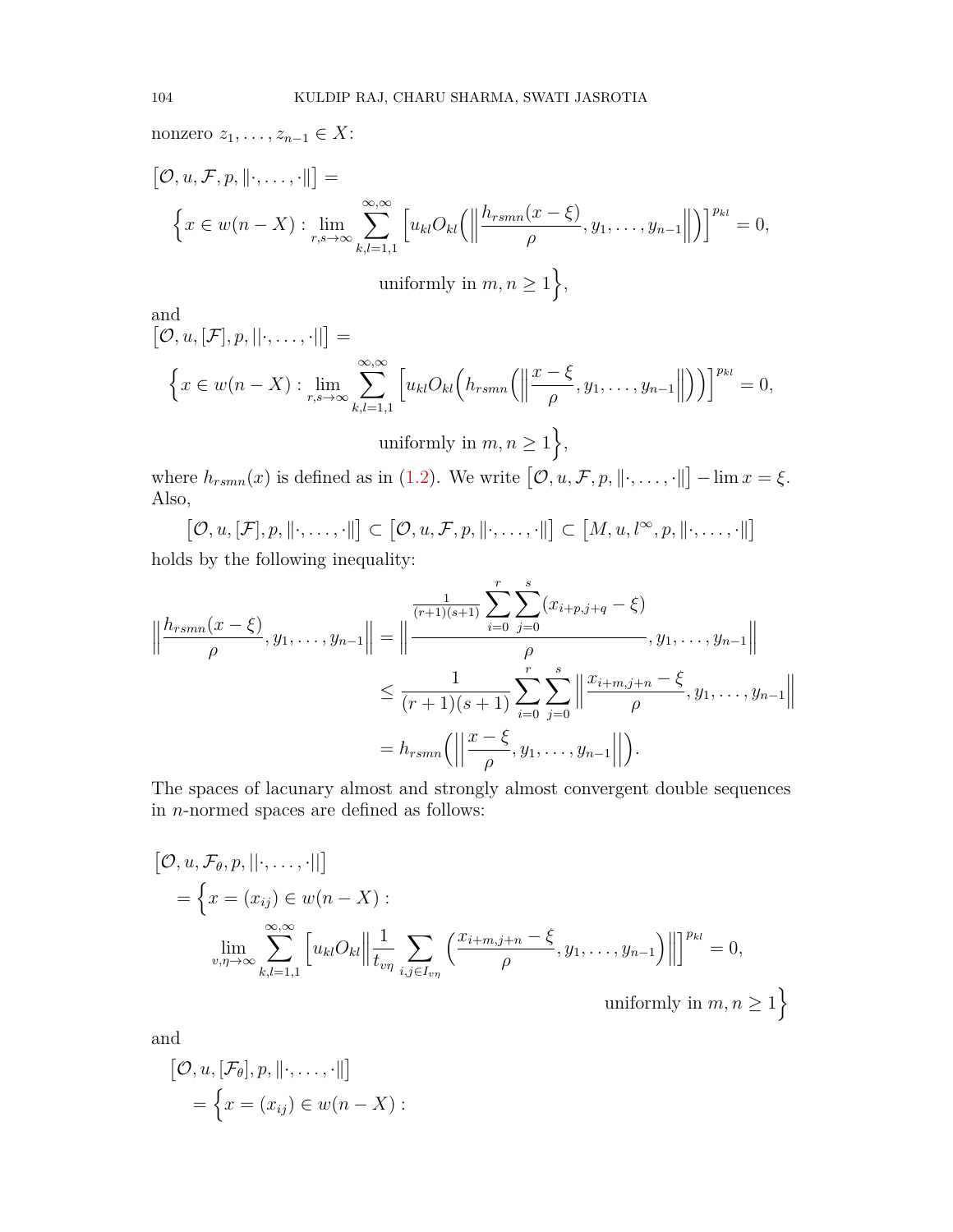$$
\lim_{v,\eta \to \infty} \frac{1}{t_{v\eta}} \sum_{i,j \in I_{v\eta}} \sum_{k,l=1,1}^{\infty, \infty} \left[ u_{kl} O_{kl} \left( \left\| \frac{x_{i+m,j+n} - \xi}{\rho}, y_1, \dots, y_{n-1} \right\| \right) \right]^{p_{kl}} = 0,
$$
\nuniformly in  $m, n \geq 1$ 

#### 1.1. **Main results.**

<span id="page-3-5"></span>**Lemma 1.1.** *For given*  $\varepsilon > 0$ *, let*  $x = (x_{ij})$  *be a strongly almost convergent double sequence. Then there exist*  $r_0$ ,  $s_0$ ,  $m_0$ , and  $n_0$  *such that* 

$$
\frac{1}{rs}\sum_{i=m}^{m+r-1}\sum_{j=n}^{n+s-1}\sum_{k,l=1,1}^{\infty,\infty}\left[u_{kl}O_{kl}\left(\left\|\frac{x_{ij}-\xi}{\rho},y_1,\ldots,y_{n-1}\right\|\right)\right]^{p_{kl}}<\varepsilon
$$

*for all*  $p_{kl} \geq 1$ ,  $r \geq r_0$ ,  $s \geq s_0$ ,  $m \geq m_0$ ,  $n \geq n_0$  and for every nonzero  $y_1, \ldots, y_{n-1} \in X$ *. Then*  $x \in [\mathcal{O}, u, [\mathcal{F}], p, ||\cdot, \ldots, \cdot||].$ 

*Proof.* Given  $\varepsilon > 0$ , take  $r'_0$ ,  $s'_0$ ,  $m_0$ ,  $n_0$  such that

<span id="page-3-4"></span>
$$
\frac{1}{rs} \sum_{i=m}^{m+r-1} \sum_{j=n}^{n+s-1} \sum_{k,l=1,1}^{\infty,\infty} \left[ u_{kl} O_{kl} \left( \left\| \frac{x_{ij} - \xi}{\rho}, y_1, \dots, y_{n-1} \right\| \right) \right]^{p_{kl}} < \frac{\varepsilon}{2}
$$
(1.3)

for all  $r \geq r'_0, s \geq s'_0, m \geq m_0, n \geq n_0$ . Now we have to prove only that there exist  $r''_0$  and  $s''_0$  such that for  $r > r''_0$ ,  $s > s''_0$ ,  $0 \le m \le m_0$ ,  $0 \le n \le n_0$ ,

<span id="page-3-0"></span>
$$
\frac{1}{rs} \sum_{i=m}^{m+r-1} \sum_{j=n}^{n+s-1} \sum_{k,l=1,1}^{\infty, \infty} \left[ u_{kl} O_{kl} \left( \left\| \frac{x_{ij} - \xi}{\rho}, y_1, \dots, y_{n-1} \right\| \right) \right]^{p_{kl}} < \varepsilon. \tag{1.4}
$$

By choosing  $r_0 = \max(r'_0, r''_0)$  and  $s_0 = \max(s'_0, s''_0)$ , ([1.4](#page-3-0)) will holds for  $r \ge r_0$ ,  $s \geq s_0$ , and for all *m*, *n*. Let  $m_0$  and  $n_0$  be fixed. Then

<span id="page-3-1"></span>
$$
\sum_{i=0}^{m_0-1} \sum_{j=0}^{n_0-1} \sum_{k,l=1,1}^{\infty, \infty} \left[ u_{kl} O_{kl} \left( \left\| \frac{x_{ij} - \xi}{\rho}, y_1, \dots, y_{n-1} \right\| \right) \right]^{p_{kl}} = K \text{ (say)}.
$$
 (1.5)

<span id="page-3-2"></span>
$$
\sum_{i=m}^{m_0-1} \sum_{j=n_0}^{n+s-1} \sum_{k,l=1,1}^{\infty, \infty} \left[ u_{kl} O_{kl} \left( \left\| \frac{x_{ij} - \xi}{\rho}, y_1, \dots, y_{n-1} \right\| \right) \right]^{p_{kl}} = C \text{ (say)}.
$$
 (1.6)

<span id="page-3-3"></span>
$$
\sum_{i=m_0}^{m+r-1} \sum_{j=n}^{n_0-1} \sum_{k,l=1,1}^{\infty, \infty} \left[ u_{kl} O_{kl} \left( \left\| \frac{x_{ij} - \xi}{\rho}, y_1, \dots, y_{n-1} \right\| \right) \right]^{p_{kl}} = D \text{ (say)}.
$$
 (1.7)

Now taking  $0 \le m \le m_0$ ,  $0 \le n \le n_0$ ,  $r > m_0$ , and  $s > n_0$ , we have

$$
\sum_{i=m}^{m+r-1} \sum_{j=n}^{n+s-1} \sum_{k,l=1,1}^{\infty} \left[ u_{kl} O_{kl} \left( \left\| \frac{x_{ij} - \xi}{\rho}, y_1, \dots, y_{n-1} \right\| \right) \right]^{p_{kl}}
$$
\n
$$
= \frac{1}{rs} \Big( \sum_{i=m}^{m_0-1} + \sum_{i=m_0}^{m+r-1} \Big) \Big( \sum_{j=n}^{n_0-1} + \sum_{j=n_0}^{n+s-1} \Big) \sum_{k,l=1,1}^{\infty, \infty} \left[ u_{kl} O_{kl} \left( \left\| \frac{x_{ij} - \xi}{\rho}, y_1, \dots, y_{n-1} \right\| \right) \right]^{p_{kl}}
$$
\n
$$
\leq \frac{K}{rs} + \frac{C}{rs} + \frac{D}{rs} + \frac{1}{rs} \sum_{i=m_0}^{m_0+r-1} \sum_{j=n_0}^{n_0+s-1} \sum_{k,l=1,1}^{\infty, \infty} \left[ u_{kl} O_{kl} \left( \left\| \frac{x_{ij} - \xi}{\rho}, y_1, \dots, y_{n-1} \right\| \right) \right]^{p_{kl}}
$$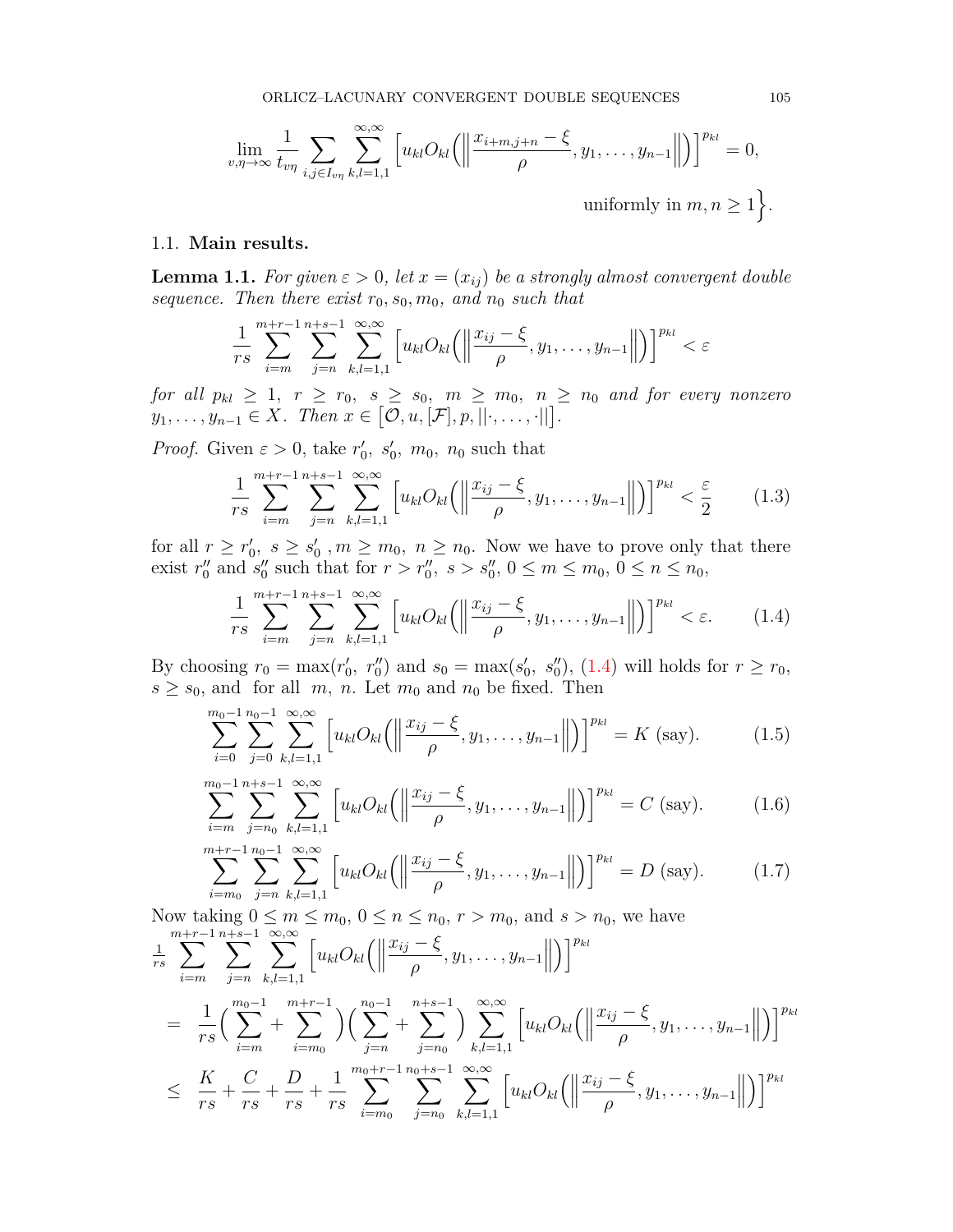$(by (1.5), (1.6), (1.7))$  $(by (1.5), (1.6), (1.7))$  $(by (1.5), (1.6), (1.7))$  $(by (1.5), (1.6), (1.7))$  $(by (1.5), (1.6), (1.7))$  $(by (1.5), (1.6), (1.7))$  $(by (1.5), (1.6), (1.7))$ 

$$
\leq \frac{K}{rs} + \frac{C}{rs} + \frac{D}{rs} + \frac{\varepsilon}{2} \quad \text{(by (1.3))}.
$$

Taking *r* and *s* sufficiently large, we can make

$$
\frac{K}{rs} + \frac{C}{rs} + \frac{D}{rs} + \frac{\varepsilon}{2} < \varepsilon,
$$

which yields  $(1.4)$  $(1.4)$ .  $\Box$ 

**Theorem 1.2.** *Let*  $p_{kl} \geq 1$  *for all k, l. Then for every*  $\theta$ *, we have* 

$$
[\mathcal{O}, u, [\mathcal{F}_{\theta}], p, \|\cdot, \ldots, \cdot\|] = [\mathcal{O}, u, [\mathcal{F}], p, \|\cdot, \ldots, \cdot\|].
$$

*Proof.* Let  $\{x_{ij}\}\in[\mathcal{O},u,[\mathcal{F}_{\theta}],p,\|\cdot,\ldots,\cdot\|]$ . Then for given  $\varepsilon > 0$ , there exist *r*<sub>0</sub>*, s*<sub>0</sub>*,* and  $\xi$  such that

$$
\frac{1}{t_{v\eta}}\sum_{i=m}^{m+t_v-1}\sum_{j=n}^{n+\bar{t}_{\eta}-1}\sum_{k,l=1,1}^{\infty,\infty}\left[u_{kl}O_{kl}\left(\left\|\frac{x_{ij}-\xi}{\rho},y_1,\ldots,y_{n-1}\right\|\right)\right]^{p_{kl}}<\varepsilon
$$

for  $v \ge v_0$ ,  $\eta \ge \eta_0$ , and  $m = M_{v-1} + 1 + a$ ,  $n = N_{\eta-1} + 1 + a$ ,  $a \ge 0$ . Let  $r \ge t_v$ and let  $s \geq \bar{t}_\eta$ . Then write  $r = bt_v + \theta$  and  $s = c\bar{t}_\eta + \theta$ , where *b* and *c* are integers. Since *b*,  $c \geq 1$ , we have

$$
\frac{1}{rs} \sum_{i=m}^{m+r-1} \sum_{j=n}^{n+s-1} \sum_{k,l=1,1}^{\infty, \infty} \left[ u_{kl} O_{kl} \left( \left\| \frac{x_{ij} - \xi}{\rho}, y_1, \dots, y_{n-1} \right| \right] \right]^{p_{kl}}
$$
\n
$$
\leq \frac{1}{rs} \sum_{i=m}^{m+(c+1)t_v-1} \sum_{j=n}^{n+(b+1)\bar{t}_v-1} \sum_{k,l=1,1}^{\infty, \infty} \left[ u_{kl} O_{kl} \left( \left\| \frac{x_{ij} - \xi}{\rho}, y_1, \dots, y_{n-1} \right| \right] \right]^{p_{kl}}
$$
\n
$$
= \frac{1}{rs} \sum_{u'=0}^{s} \sum_{i=m+u't_v}^{m+(u'+1)t_v-1} \sum_{u'=0}^{c} \sum_{j=n+vt_{\eta}}^{n+(v'+1)\bar{t}_\eta-1} \sum_{k,l=1,1}^{\infty, \infty} \left[ u_{kl} O_{kl} \left( \left\| \frac{x_{ij} - \xi}{\rho}, y_1, \dots, y_{n-1} \right| \right] \right]^{p_{kl}}
$$
\n
$$
\leq \frac{(c+1)(b+1)}{rs} t_v \bar{t}_\eta \varepsilon
$$
\n
$$
\leq \frac{4cbt_v \bar{t}_\eta \varepsilon}{rs} (c, b \geq 1).
$$

For 
$$
\frac{t_v \bar{t}_\eta}{rs} \leq 1
$$
, since  $\frac{cbt_v \bar{t}_\eta}{rs} \leq 1$ , we have\n
$$
\frac{1}{rs} \sum_{i=m}^{m+r-1} \sum_{j=n}^{n+s-1} \sum_{k,l=1,1}^{\infty,\infty} \left[ u_{kl} O_{kl} \left( \left| \frac{x_{ij} - \xi}{\rho}, y_1, \dots, y_{n-1} \right| \right] \right)^{p_{kl}} \leq 4\varepsilon.
$$

By using Lemma [1.1,](#page-3-5)  $[0, u, [\mathcal{F}_{\theta}], p, ||\cdot, \ldots, \cdot||] \subseteq [0, u, [\mathcal{F}], p, ||\cdot, \ldots, \cdot||]$  $\Box$ **Lemma 1.3.** *Suppose for given*  $\varepsilon > 0$ *, there exist*  $r_0$ *, s<sub>0</sub>, and*  $m_0$ *,*  $n_0$  *such that* 

$$
\sum_{k,l=1,1}^{\infty,\infty} \left[ u_{kl} O_{kl} \middle\| \frac{1}{rs} \sum_{i=m}^{m+r-1} \sum_{j=n}^{n+s-1} \left( \frac{x_{ij} - \xi}{\rho}, y_1, \dots, y_{n-1} \right) \right\| \right]^{p_{kl}} < \varepsilon
$$

for all  $n \ge r_0$ ,  $m \ge s_0$ ,  $p \ge m_0$ ,  $q \ge n_0$ , for every nonzero  $y_1, \ldots, y_{n-1} \in X$ , and *for some*  $\rho > 0$ *. Then*  $x \in [\mathcal{O}, \mathcal{F}, u, p, \|\cdot, \dots, \cdot\|].$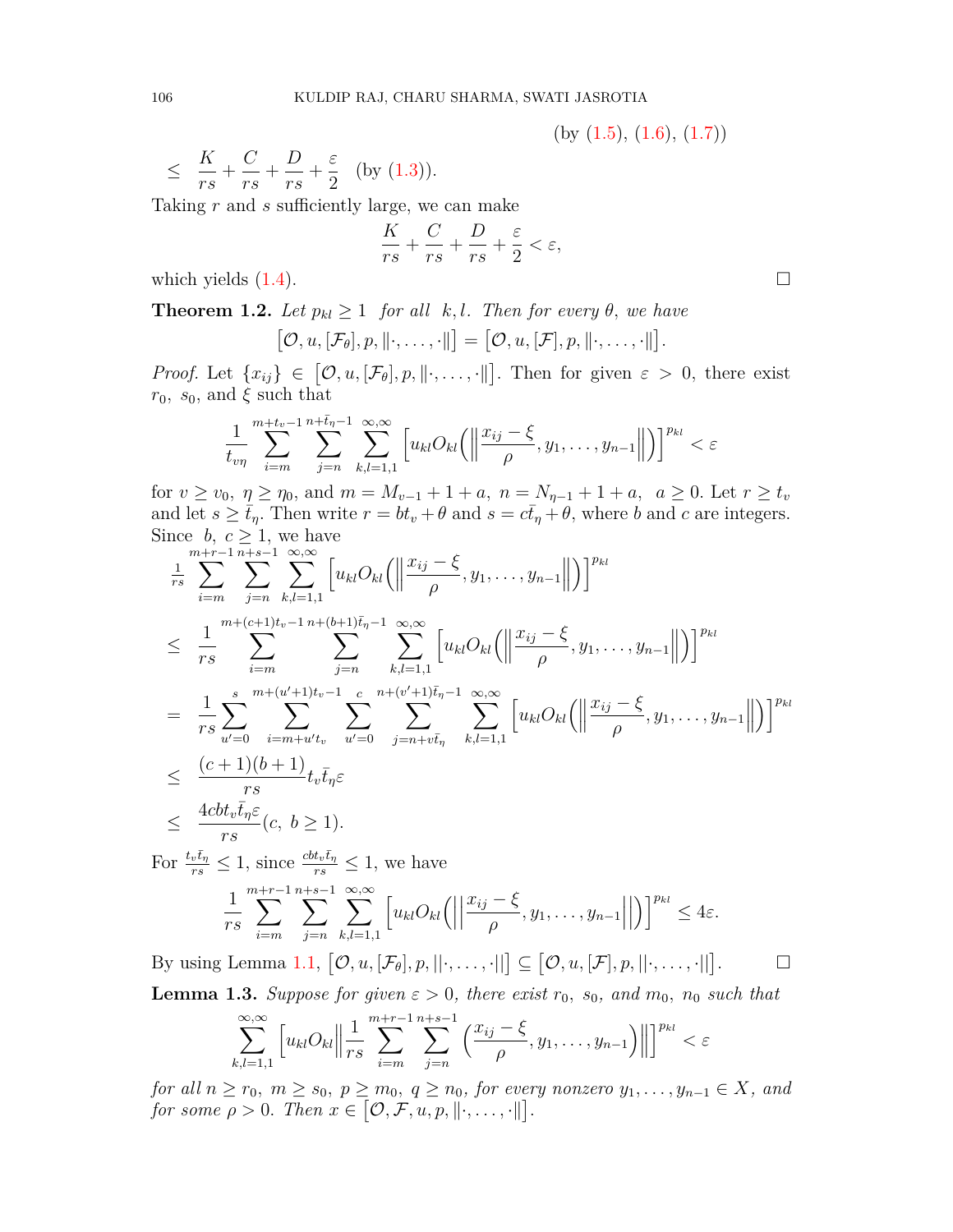*Proof.* For given  $\varepsilon > 0$ , take  $r'_0$ ,  $s'_0$ ,  $m_0$ ,  $n_0$  such that

<span id="page-5-0"></span>
$$
\sum_{k,l=1,1}^{\infty,\infty} \left[ u_{kl} O_{kl} \middle\| \frac{1}{rs} \sum_{i=m}^{m+r-1} \sum_{j=n}^{n+s-1} \left( \frac{x_{ij} - \xi}{\rho}, y_1, \dots, y_{n-1} \right) \right\| \right]^{p_{kl}} < \frac{\varepsilon}{2}
$$
 (1.8)

for all  $r \ge r'_0$ ,  $s \ge s'_0$ ,  $m \ge m_0$ ,  $n \ge n_0$ . By Lemma [1.1,](#page-3-5) it is enough to prove that there exist  $r_0''$  and  $s_0''$  such that for  $r \ge r_0'', s \ge s_0'', 0 \le m \le m_0, 0 \le n \le n_0$ ,

$$
\sum_{k,l=1,1}^{\infty,\infty} \left[ u_{kl} O_{kl} \middle\| \frac{1}{rs} \sum_{i=0}^{p+n-1} \sum_{j=0}^{q+m-1} \left( \frac{x_{ij} - \xi}{\rho}, y_1, \dots, y_{n-1} \right) \right\| \right]^{p_{kl}} < \varepsilon.
$$

Since  $m_0$  and  $n_0$  are fixed, let

$$
\sum_{i=0}^{m_0-1} \sum_{j=0}^{n_0-1} \sum_{k,l=1,1}^{\infty, \infty} \left[ u_{kl} O_{kl} \middle\| \left( \frac{x_{ij} - \xi}{\rho}, y_1, \dots, y_{n-1} \right) \middle\| \right]^{p_{kl}} = K' \text{ (say)}.
$$
  

$$
\sum_{i=m}^{m_0-1} \sum_{j=n_0}^{n+s-1} \sum_{k,l=1,1}^{\infty, \infty} \left[ u_{kl} O_{kl} \middle( \left\| \frac{x_{ij} - \xi}{\rho}, y_1, \dots, y_{n-1} \right\| \right) \right]^{p_{kl}} = C' \text{ (say)}.
$$
  

$$
\sum_{i=m_0}^{m+r-1} \sum_{j=n}^{n_0-1} \sum_{k,l=1,1}^{\infty, \infty} \left[ u_{kl} O_{kl} \middle( \left\| \frac{x_{ij} - \xi}{\rho}, y_1, \dots, y_{n-1} \right\| \right) \right]^{p_{kl}} = D' \text{ (say)}.
$$

Let  $0 \le m \le m_0, 0 \le n \le n_0$  and  $r > m_0, s > n_0$ . Then

<span id="page-5-1"></span>
$$
\sum_{k,l=1,1}^{\infty,\infty} \left[ u_{kl} O_{kl} \right] \frac{1}{rs} \sum_{i=m}^{m+r-1} \sum_{j=n}^{n+s-1} \left( \frac{x_{ij} - \xi}{\rho}, y_1, \dots, y_{n-1} \right) \Big| \Big|^{p_{kl}} \n\leq \sum_{k,l=1,l}^{\infty,\infty} \left[ u_{kl} O_{kl} \right] \frac{1}{rs} \sum_{i=m}^{m_0-1} \sum_{j=n}^{n_0-1} \left( \frac{x_{ij} - \xi}{\rho}, y_1, \dots, y_{n-1} \right) \Big| \Big|^{p_{kl}} \n+ \sum_{k,l=1,l}^{\infty,\infty} \left[ u_{kl} O_{kl} \right] \frac{1}{rs} \sum_{i=m}^{m_0-1} \sum_{j=n_0}^{n+s-1} \left( \frac{x_{ij} - \xi}{\rho}, y_1, \dots, y_{n-1} \right) \Big| \Big|^{p_{kl}} \n+ \sum_{k,l=1,l}^{\infty,\infty} \left[ u_{kl} O_{kl} \right] \frac{1}{rs} \sum_{i=m_0}^{m+r-1} \sum_{j=n}^{n_0-1} \left( \frac{x_{ij} - \xi}{\rho}, y_1, \dots, y_{n-1} \right) \Big| \Big|^{p_{kl}} \n+ \sum_{k,l=1,l}^{\infty,\infty} \left[ u_{kl} O_{kl} \right] \frac{1}{rs} \sum_{i=m_0}^{m+r-1} \sum_{j=n_0}^{n+s-1} \left( \frac{x_{ij} - \xi}{\rho}, y_1, \dots, y_{n-1} \right) \Big| \Big|^{p_{kl}} \n\leq \frac{K'}{rs} + \frac{C'}{rs} + \frac{D'}{rs} \qquad (1.9) \n+ \sum_{k,l=1,1}^{\infty,\infty} \left[ u_{kl} O_{kl} \right] \frac{1}{rs} \sum_{i=m_0}^{m_0+r+m-m_0-1} \frac{n_0+s+n-n_0-1}{s-m_0} \left( \frac{x_{ij} - \xi}{\rho}, y_1, \dots, y_{n-1} \right) \Big| \Big|^{p_{kl}}.
$$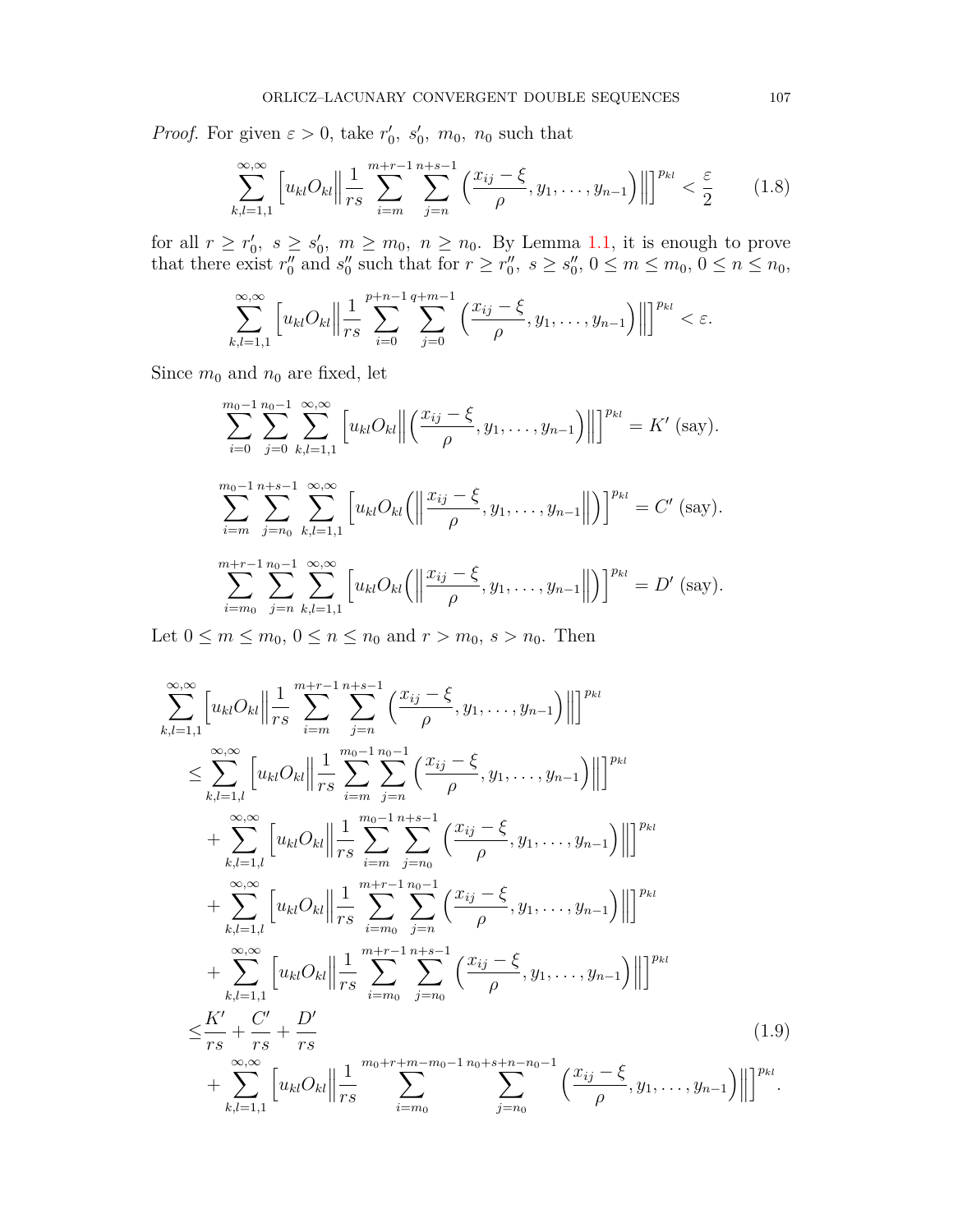Let  $r - m_0 > r'_0$  and let  $s - n_0 > s'_0$ . Then for  $0 \le m < m_0, 0 \le n < n_0$ , we have  $r + m - m_0 \ge r'_0$  and  $s + n - n_0 \ge s'_0$ . From ([1.8](#page-5-0)), we have

$$
\sum_{k,l=1,1}^{\infty,\infty} \left[ u_{kl} O_{kl} \middle\| \frac{1}{(r+m+m_0)(s+n+n_0)} \sum_{i=m_0}^{m_0+r+m-m_0} \sum_{j=n_0}^{n_0+s+n-n_0} \left( \frac{x_{ij} - \xi}{\rho}, y_1, \dots, y_{n-1} \right) \right\| \right]^{p_{kl}} < \frac{\varepsilon}{2}.
$$
 (1.10)

From (1.9) and (1.10), we have  
\n
$$
\sum_{k,l=1,1}^{\infty,\infty} \left[ u_{kl} O_{kl} \middle\| \frac{1}{rs} \sum_{i=m}^{m+r-1} \sum_{j=n}^{n+s-1} \left( \frac{x_{ij} - \xi}{\rho}, y_1, \dots, y_{n-1} \right) \right\| \right]^{p_{kl}}
$$
\n
$$
\leq \frac{K'}{rs} + \frac{C'}{rs} + \frac{D'}{rs} + \frac{(r+m-m_0)(s+n-n_0)}{rs} \frac{\varepsilon}{2}
$$
\n
$$
\leq \frac{K'}{rs} + \frac{C'}{rs} + \frac{D'}{rs} + \frac{\varepsilon}{2}
$$
\n
$$
< \varepsilon,
$$

for sufficiently large  $r$  and  $s$ .  $\Box$ 

## **Theorem 1.4.**

(i) For every  $\theta$ ,  $[0, u, \mathcal{F}_{\theta}, p, ||\cdot, \ldots, \cdot||] \cap [0, u, l^{\infty}, p, ||\cdot, \ldots, \cdot||] = [0, u, \mathcal{F}, p, ||\cdot, \ldots, \cdot||].$  $\left\{\n \begin{bmatrix}\n \mathcal{O}, u, \mathcal{F}_{\theta}, p, \|\cdot, \ldots, \cdot\| \end{bmatrix}\n \right|\n \not\subset \n \left[\n \mathcal{O}, u, l^{\infty}, p, \|\cdot, \ldots, \cdot\| \right].$ 

*Proof.* (i) Let  $\{x_{ij}\}\in[\mathcal{O},u,\mathcal{F}_{\theta},p,||\cdot,\ldots,||] \cap [\mathcal{O},u,l^{\infty},p,||\cdot,\ldots,||]$  for every  $\varepsilon >$ 0. Then there exist  $v_0$  and  $n_0$  such that

<span id="page-6-1"></span>
$$
\sum_{k,l=1,1}^{\infty,\infty} \left[ u_{kl} O_{kl} \middle\| \frac{1}{t_{v\eta}} \sum_{i=m}^{m+t_v-1} \sum_{j=n}^{n+\bar{t}_{\eta}-1} \left( \frac{x_{ij}-\xi}{\rho}, y_1, \dots, y_{n-1} \right) \right\| \right]^{p_{kl}} < \frac{\varepsilon}{2}
$$
 (1.11)

for  $v, \eta \ge v_0, \eta_0, m \ge m_0, n \ge n_0, m = M_{v-1} + 1 + a, n = N_{\eta-1} + 1 + a, a \ge 0.$ Let  $r \geq t_v$ , let  $s \geq \bar{t}_\eta$ , and let  $b, c \geq 1$ . Then

$$
\sum_{k,l=1,1}^{\infty,\infty} \left[ u_{kl} O_{kl} \right] \left. \left\| \frac{1}{rs} \sum_{i=m}^{m+r-1} \sum_{j=n}^{n+s-1} \sum_{k,l=1,1}^{\infty,\infty} O_{kl} \left( \frac{x_{ij} - \xi}{\rho}, y_1, \dots, y_{n-1} \right) \right| \right]^{p_{kl}} \n\leq \sum_{k,l=1,1}^{\infty,\infty} \left[ u_{kl} O_{kl} \right] \left. \left\| \frac{1}{rs} \sum_{\mu=0}^{c-1} \sum_{i=m+\mu t_v}^{m+(\mu+1)t_v-1} \sum_{\psi=0}^{b-1} \sum_{j=n+\psi \bar{t}_\eta}^{n+(\psi+1)\bar{t}_\eta-1} \left( \frac{x_{ij} - \xi}{\rho}, y_1, \dots, y_{n-1} \right) \right| \right]^{p_{kl}} + \frac{1}{rs} \n= \sum_{k,l=1,1}^{\infty,\infty} \left[ u_{kl} O_{kl} \sum_{i=m+ct_v}^{m+r-1} \sum_{j=n+b\bar{t}_\eta}^{n+s-1} \left\| \left( \frac{x_{ij} - \xi}{\rho}, y_1, \dots, y_{n-1} \right) \right\| \right]^{p_{kl}}.
$$
\n(1.12)

Since  $\{x_{ij}\}\in\left[0, u, l^{\infty}, p, \|\cdot, \ldots, \cdot\|\right]$  for all *i* and *j*, we have

$$
\sum_{k,l=1,1}^{\infty,\infty} \left[ u_{kl} O_{kl} \middle\| \left( \frac{x_{ij} - \xi}{\rho}, y_1, \dots, y_{n-1} \right) \middle\| \right]^{p_{kl}} < K \ \ (\text{say}).
$$

<span id="page-6-2"></span><span id="page-6-0"></span>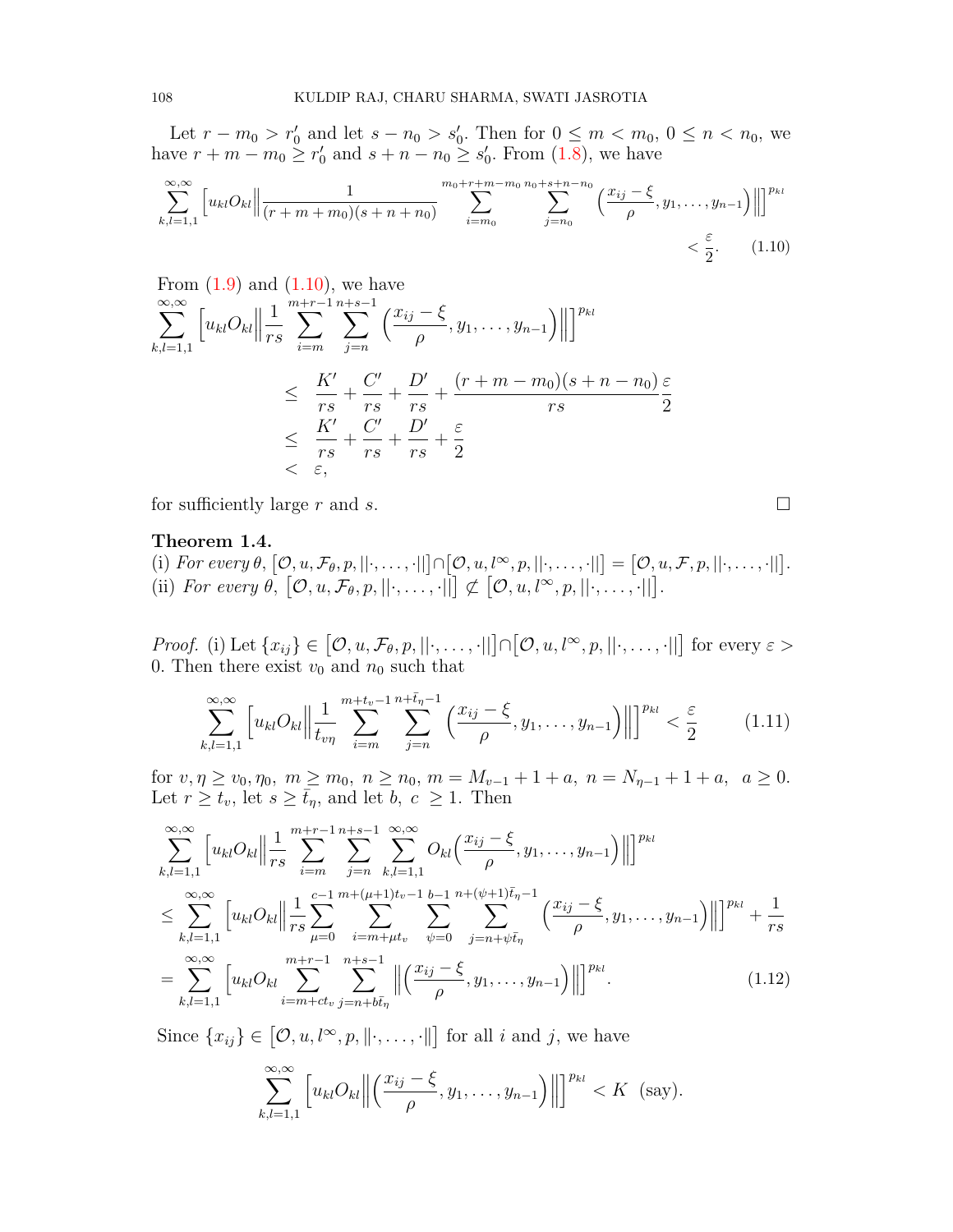From  $(1.11)$  $(1.11)$  and  $(1.12)$ , we have

$$
\sum_{k,l=1,1}^{\infty,\infty} \left[ u_{kl} O_{kl} \middle\| \frac{1}{rs} \sum_{i=m}^{m+r-1} \sum_{j=n}^{n+s-1} \left( \frac{x_{ij} - \xi}{\rho}, y_1, \dots, y_{n-1} \right) \right\| \right]^{p_{kl}} \leq \frac{1}{rs} cb.t_v \bar{t}_\eta \frac{\varepsilon}{2} + \frac{Kt_{v\eta}}{rs}
$$

for  $\frac{t_v\bar{t}_\eta}{rs} \leq 1$ . Since  $\frac{cbt_v\bar{t}_\eta}{rs} \leq 1$  and  $\frac{Kt_{vp}}{rs}$  can be made less than  $\frac{\varepsilon}{2}$ , taking r and s sufficiently large, so

$$
\sum_{k,l=1,1}^{\infty,\infty} \left[ u_{kl} O_{kl} \middle\| \frac{1}{rs} \sum_{i=m}^{m+r-1} \sum_{j=n}^{n+s-1} \left( \frac{x_{ij} - \xi}{\rho}, y_1, \dots, y_{n-1} \right) \right\| \right]^{p_{kl}} < \varepsilon
$$

for  $v, \eta \ge v_0, \eta_0, m \ge m_0, n \ge n_0$ . Therefore,

$$
[\mathcal{O}, u, \mathcal{F}_{\theta}, p, ||\cdot, \ldots, \cdot||] \cap [\mathcal{O}, u, l_{\infty}, p, ||\cdot, \ldots, \cdot||] \subseteq [\mathcal{O}, u, \mathcal{F}, p, ||\cdot, \ldots, \cdot||].
$$

(ii) Let  $\{x_{ij}\} = (-1)^{ij} (ij)^{\mu}$ , where  $\psi$  is constant with  $0 < \psi < 1$ . Then

$$
\sum_{i=m}^{m+t_v-1} \sum_{j=n}^{n+\bar{t}_\eta-1} x_{ij}, \ \ m, \ n \ge 0.
$$

Let  $X = \mathbb{R}^n$ . It is straightforward to verify that  $\{x_{ij}\}\in [\mathcal{O}, u, \mathcal{F}_{\theta}, p, \|\cdot, \ldots, \cdot\|]$ with  $\xi = 0$ , but  $\{x_{ij}\}$  is not bounded. □

**Theorem 1.5.** The sequence space  $[\mathcal{O}, u, [\mathcal{F}], p, ||\cdot, \ldots, \cdot||]$  is a linear topological *space total parnormed by*

$$
g_2(x) = \sup_{\substack{r,s \ge 1, m,n \ge 1 \\ 0 \neq y_1, \dots, y_{n-1} \in X}} \left( \frac{1}{rs} \sum_{i=m}^{m+r-1} \sum_{j=n}^{n+s-1} \sum_{k,l=1,1}^{\infty, \infty} \left[ u_{kl} O_{kl} \left( \left\| \frac{x_{ij}}{\rho}, y_1, \dots, y_{n-1} \right\| \right) \right]^{p_{kl}} \right)
$$
  
= 
$$
\sup_{\substack{r,s \ge 1, m,n \ge 1 \\ 0 \neq y_1, \dots, y_{n-1} \in X}} \sum_{k,l=1,1}^{\infty, \infty} u_{kl} O_{kl} \left[ \left( h_{rsmn} \left( \left\| \frac{x_{ij}}{\rho}, y_1, \dots, y_{n-1} \right\| \right) \right) \right]^{p_{kl}}.
$$

*Proof.* Clearly  $g_2(x) = 0$  if and only if  $x = 0$ ,  $g_2(x) = g_2(-x)$  and  $g_2$  is subadditive.

Let  $(x^{(k)})$  in  $[\mathcal{O}, u, [\mathcal{F}], p, \|\cdot, \ldots, \cdot\|]$  such that  $g_2(x^{(k)} - x) \to 0$  as  $k \to \infty$  and let  $(\nu_{kl})$  be any sequence of scalars such that  $\nu_{kl} \to \nu$  as  $k, l \to \infty$ . Since

$$
g_2(x^{(k)}) \le g_2(x) + g_2(x^{(k)} - x)
$$

holds by subadditivity of  $g_2$ ,  $g_2(x^{(k)})$  is bounded, we have

$$
g_2(\nu_{kl}x^{(k)} - \nu x)
$$
\n
$$
= \sup_{\substack{r,s \ge 1, m,n \ge 1 \\ 0 \ne y_1, \dots, y_{n-1} \in X}} \left( \frac{1}{rs} \sum_{i=m}^{m+r-1} \sum_{j=n}^{n+s-1} \sum_{k,l=1,1}^{\infty, \infty} \left[ u_{kl} O_{kl} \left( \left\| \frac{\nu_{kl} x_{ij}^{(k)} - \mu x_{ij}}{\rho}, y_1, \dots, y_{n-1} \right\| \right) \right]^{p_{kl}} \right)
$$
\n
$$
\le |\nu_{kl} - \nu| \sup_{\substack{r,s \ge 1, m,n \ge 1 \\ 0 \ne y_1, \dots, y_{n-1} \in X}} \left( \frac{1}{rs} \sum_{i=m}^{m+r-1} \sum_{j=n}^{n+s-1} \sum_{k,l=1,1}^{\infty, \infty} \left[ u_{kl} O_{kl} \left( \left\| \frac{x_{ij}^{(k)}}{\rho}, y_1, \dots, y_{n-1} \right\| \right) \right]^{p_{kl}} \right)
$$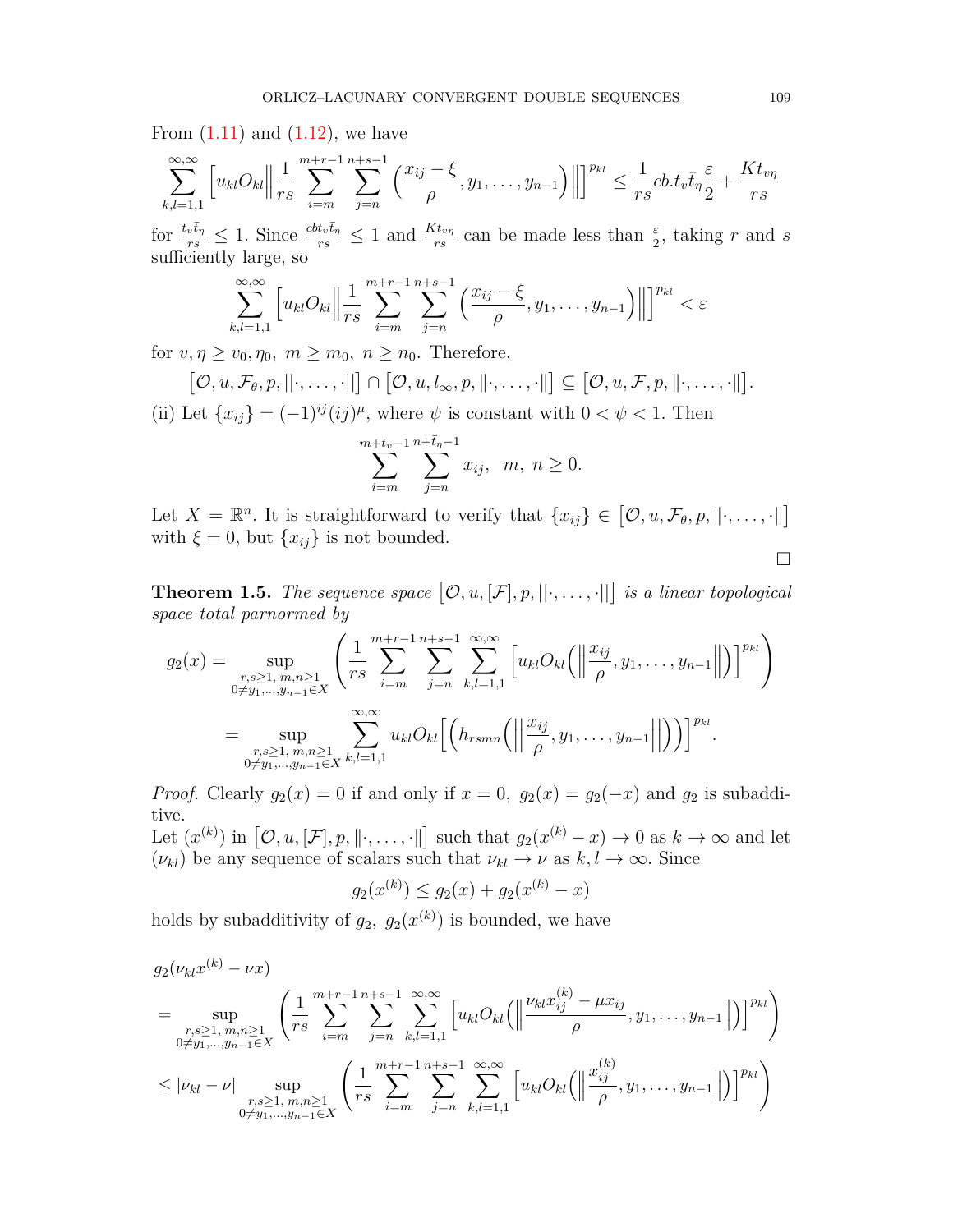+ 
$$
|\nu|
$$
  $\sup_{\substack{r,s\geq 1,\ m,n\geq 1\\0\neq y_1,\dots,y_{n-1}\in X}} \left( \frac{1}{rs} \sum_{i=m}^{m+r-1} \sum_{j=n}^{n+s-1} \sum_{k,l=1,1}^{\infty,\infty} \left[ u_{kl} O_{kl} \left( \left\| \frac{x_{ij}^{(k)} - x_{ij}}{\rho}, y_1, \dots, y_{n-1} \right\| \right) \right]^{p_{kl}} \right)$   
\n=  $|\nu_{kl} - \nu| g_2(x^{(k)}) + |\nu| g_2(x^{(k)} - x) \to 0$   
\nas  $k, l \to \infty$ .

**Definition 1.6.** A double sequence  $x = (x_{ij})$  is said to be strongly *p*-Cesàro summable  $(0 < p < \infty)$  to a limit  $\xi$  in  $([\mathcal{O}, [\mathcal{F}], u, p, \|\cdot, \dots, \cdot\|], g_2)$  if

$$
\lim_{k,l \to \infty} \frac{1}{kl} \sum_{i,j=1,1}^{k,l} (g_2(x_{ij} - \xi e))^p = 0,
$$

and we write it as  $x_{ij} \rightarrow \xi[C, g_2]_p$ .

**Definition 1.7.** A double sequence  $x = (x_{ij})$  is said to be statistically convergent (or  $g_2$ -statistically convergent) to a number  $\zeta$  in  $([\mathcal{O}, u, [\mathcal{F}], p, \|\cdot, \dots, \cdot\|], g_2)$  if for each  $\varepsilon > 0$ 

$$
\lim_{k,l\to\infty}\frac{1}{kl}|\{i\leq k,\ j\leq l: g_2(x_{ij}-\xi e)\geq \varepsilon\}|=0,
$$

where

$$
g_2(x_{ij} - \xi e) = \sup_{\substack{r,s \ge 1, m,n \ge 1 \\ 0 \ne y_1, ..., y_{n-1} \in X}} \left( \frac{1}{rs} \sum_{i=m}^{m+r-1} \sum_{j=n}^{n+s-1} \sum_{k,l=1,1}^{\infty, \infty} \left[ u_{kl} O_{kl} \left( \left\| \frac{x_{ij} - \xi e}{\rho}, y_1, ..., y_{n-1} \right\| \right) \right]^{p_{kl}} \right).
$$

By  $S^2(\text{[}\mathcal{O},\text{u},\text{[}F],p,\text{[}^{\prime},\ldots,\text{[}^{\prime}]\text{]},g_2)$  we denote the set of all  $g_2(stat)$ -convergent sequences  $\text{in } ([\mathcal{O}, u, [\mathcal{F}], p, \|\cdot, \ldots, \cdot\|], g_2).$ 

**Definition 1.8.** A double sequence  $x = (x_{ij})$  is said to be statistically Cauchy in  $([\mathcal{O}, u, [\mathcal{F}], p, \|\cdot, \ldots, \cdot\|], g_2)$  (or  $g_2(stat)$ -Cauchy) if for every  $\varepsilon > 0$  there exist two numbers  $R = R(\varepsilon)$  and  $\acute{S} = S(\varepsilon)$  such that

$$
\lim_{r,s\to\infty}\frac{1}{rs}|\{i\leq r,\ j\leq s:g_2(x_{ij}-x_{RS})\geq \varepsilon\}|=0.
$$

**Theorem 1.9.** *If a double sequence is statistically convergent in*  $([\mathcal{O}, u, [\mathcal{F}], p, \|\cdot, \ldots, \cdot\|], g_2),$  then its limit is unique.

*Proof.* For given  $\varepsilon > 0$ , we define the following sets as

$$
K_1(\varepsilon) = \left\{ (i,j) \in \mathbb{N} \times \mathbb{N} : g_2(x_{ij} - \xi_1) \ge \frac{\varepsilon}{2} \right\}
$$

and

$$
K_2(\varepsilon) = \left\{ (i,j) \in \mathbb{N} \times \mathbb{N} : g_2(x_{ij} - \xi_2) \ge \frac{\varepsilon}{2} \right\}.
$$

Suppose  $g_2(stat)$ −lim  $x = \xi_1$  and  $g_2(stat)$ −lim  $x = \xi_2$ . Since  $g_2(stat)$ −lim  $x = \xi_1$ , we have  $\delta_2(K_1(\varepsilon)) = 0$ . Similarly, since  $g_2(stat) - \lim x = \xi_2$ , we have  $\delta_2(K_2(\varepsilon)) =$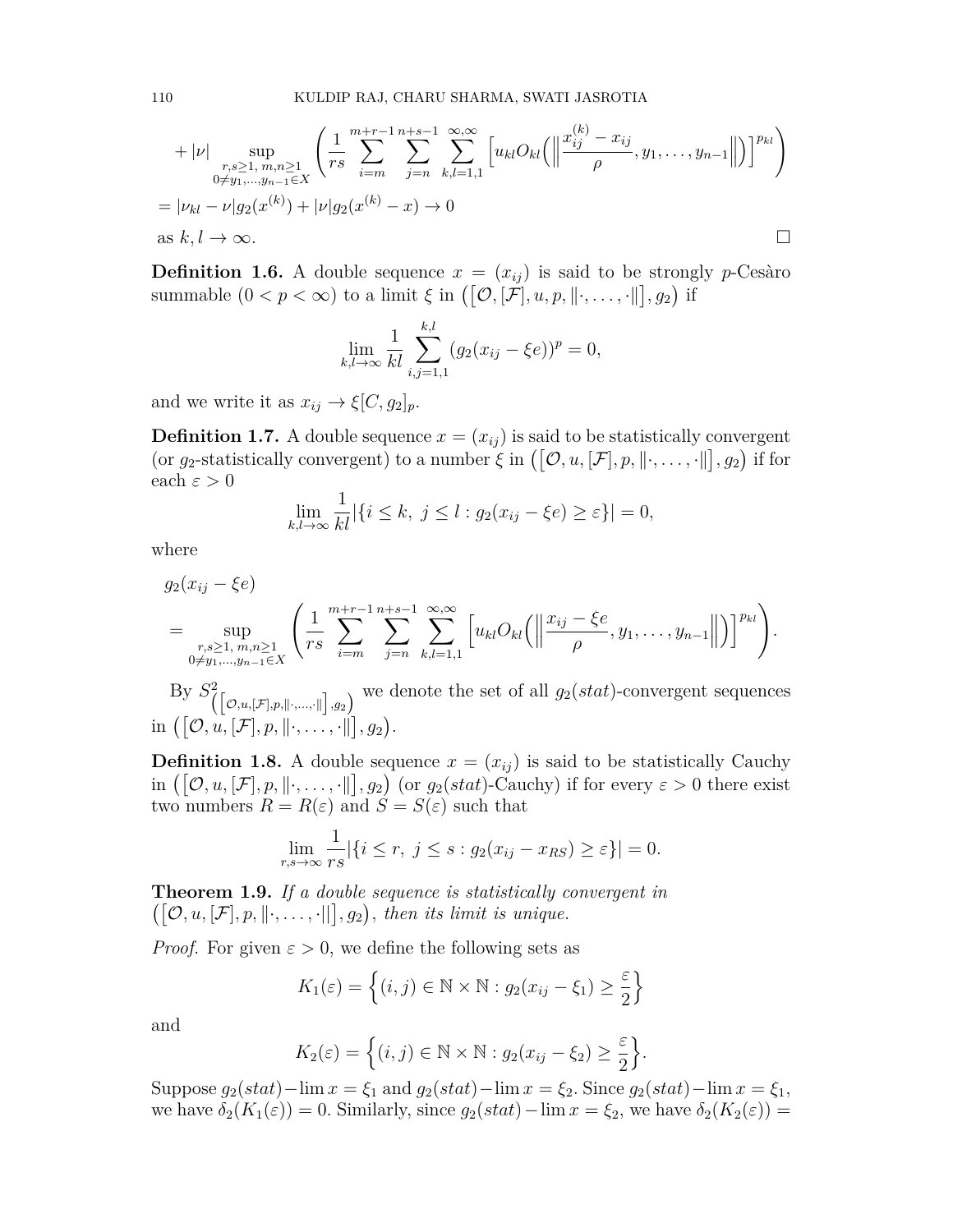0*.* Now let  $K(\varepsilon) = K_1(\varepsilon) \cup K_2(\varepsilon)$ . Then  $\delta_2(K(\varepsilon)) = 0$ , and therefore,  $K^c(\varepsilon)$  is a nonempty set and  $\delta_2(K^c(\varepsilon)) = 1$ . If  $(i, j) \in \mathbb{N} \times \mathbb{N} \setminus K(\varepsilon)$ , then

$$
g_2(\xi_1 - \xi_2) \le g_2(x_{ij} - \xi_1) + g_2(x_{ij} - \xi_2) < \frac{\varepsilon}{2} + \frac{\varepsilon}{2} = \varepsilon.
$$

Since  $\varepsilon > 0$  is arbitrary, we get  $g_2(\xi_1 - \xi_2) = 0$ , and hence  $\xi_1 = \xi_2$ .

**Theorem 1.10.** Let  $x = (x_{ij}) \in ([0, u, [\mathcal{F}], p, \|\cdot, \ldots, \cdot\|], g_2)$  be statistically con*vergent to*  $\xi$  *if and only if there exists a set*  $K = \{(i_r, j_s) \in \mathbb{N} \times \mathbb{N} : i_1 < i_2 < \cdots < i_r\}$  $i_r < \cdots$ ,  $j_1 < j_2 < \cdots < j_s < \cdots$ } with  $\delta_2(K) = 1$  such that  $g_2(x_{i_rj_s} - \xi) \to 0$  $as$   $i_r, j_s \rightarrow \infty$ .

*Proof.* Let  $g_2(stat) - \lim x = \xi$ . Now write for  $v = 1, 2, \ldots$ ,

$$
K_s(\varepsilon) = \left\{ (r, s) \in \mathbb{N} \times \mathbb{N} : g_2(x_{i_r j_s} - \xi) \le 1 + \frac{1}{v} \right\}
$$

and

$$
M_{\nu}(\varepsilon) = \left\{ (r, s) \in \mathbb{N} \times \mathbb{N} : g_2(x_{i_r j_s} - \xi) > \frac{1}{\nu} \right\}.
$$

Then  $\delta_2(K_s) = 0$ . Also

<span id="page-9-0"></span>
$$
M_1 \supset M_2 \supset \cdots \supset M_i \supset M_{i+1} \supset \cdots \tag{1.13}
$$

and

<span id="page-9-1"></span>
$$
\delta_2(M_v) = 1, \quad v = 1, 2, \dots \tag{1.14}
$$

As we know,  $\{x_{i,j}\}\$ is  $g_2$ -convergent to  $\xi$ . Assume that  $\{x_{ij}\}\$ is not  $g_2$ -convergent to *ξ*. Therefore, there is  $ε > 0$  such that  $g_2(x_{i_rj_s} - ξ) ≤ ε$  for infinitely many terms.

Let  $M_{\varepsilon} = \{(r, s) \in \mathbb{N} \times \mathbb{N} : g_2(x_{i_rj_s} - \xi) > \varepsilon\}$  and let  $\varepsilon > \frac{1}{v}$ ,  $(v = 1, 2, ...)$ . Then  $\delta_2(M_\varepsilon) = 0$ , and by  $(1.13)$  $(1.13)$ ,  $M_v \subset M_\varepsilon$ . Hence,  $\delta_2(M_v) = 0$ , which contradicts  $(1.14)$  $(1.14)$  and we get that  $\{x_{ij}\}\$ is *g*<sub>2</sub>-convergent to  $\xi$ .

Conversely, suppose that there exists a subset  $K = \{(i_r, j_s) \in \mathbb{N} \times \mathbb{N} : i_1 <$  $i_2 < \cdots < i_r < \cdots$ ,  $j_1 < j_2 < \cdots < j_s < \cdots$ } with  $\delta_2(K) = 1$  such that *g*<sup>2</sup> *−* lim  $\lim_{r,s\to\infty} x_{i_rj_s} = \xi$ . Then there exists  $N(\varepsilon)$  such that

$$
g_2(x_{ij} - \xi) < \varepsilon \qquad \text{for } i, j > N.
$$

Let

$$
K_{\varepsilon} = \left\{ (i, j) \in \mathbb{N} \times \mathbb{N} : g_2(x_{ij} - \xi) \ge \varepsilon \right\}
$$

and let  $K' = \{(i_{N+1}, j_{N+1}), (i_{N+2}, j_{N+2}), \ldots\}$ . Then  $\delta_2(K') = 1$  and  $K_{\varepsilon} \subseteq \mathbb{N} \times \mathbb{N} \setminus \mathbb{N}$ *K*<sup>*'*</sup>, which implies that  $\delta_2(K_\varepsilon) = 0$ . Hence  $g_2(stat) - \lim x = \xi$ . □

<span id="page-9-2"></span>**Theorem 1.11.** *Let*  $g_2(stat) - \lim x = \xi_1$  *and let*  $g_2(stat) - \lim y = \xi_2$ . *Then* (i)  $g_2(stat) - \lim(x \pm y) = \xi_1 \pm \xi_2;$  $(iii)$   $g_2(stat) - \lim(\alpha x) = \alpha \xi_1, \ \alpha \in \mathbb{R}.$ 

*Proof.* It is easy to prove, so we omit it.  $\square$ 

<span id="page-9-3"></span>**Theorem 1.12.** *If*  $0 < p < \infty$  *and*  $x_{ij} \rightarrow \xi[C, g_2]_p$ *, then*  $(x_{ij})$  *is*  $g_2$ -statistically *convergent to*  $\xi$  *in*  $([\mathcal{O}, u, [\mathcal{F}], p, \|\cdot, \ldots, \cdot\|], g_2)$ .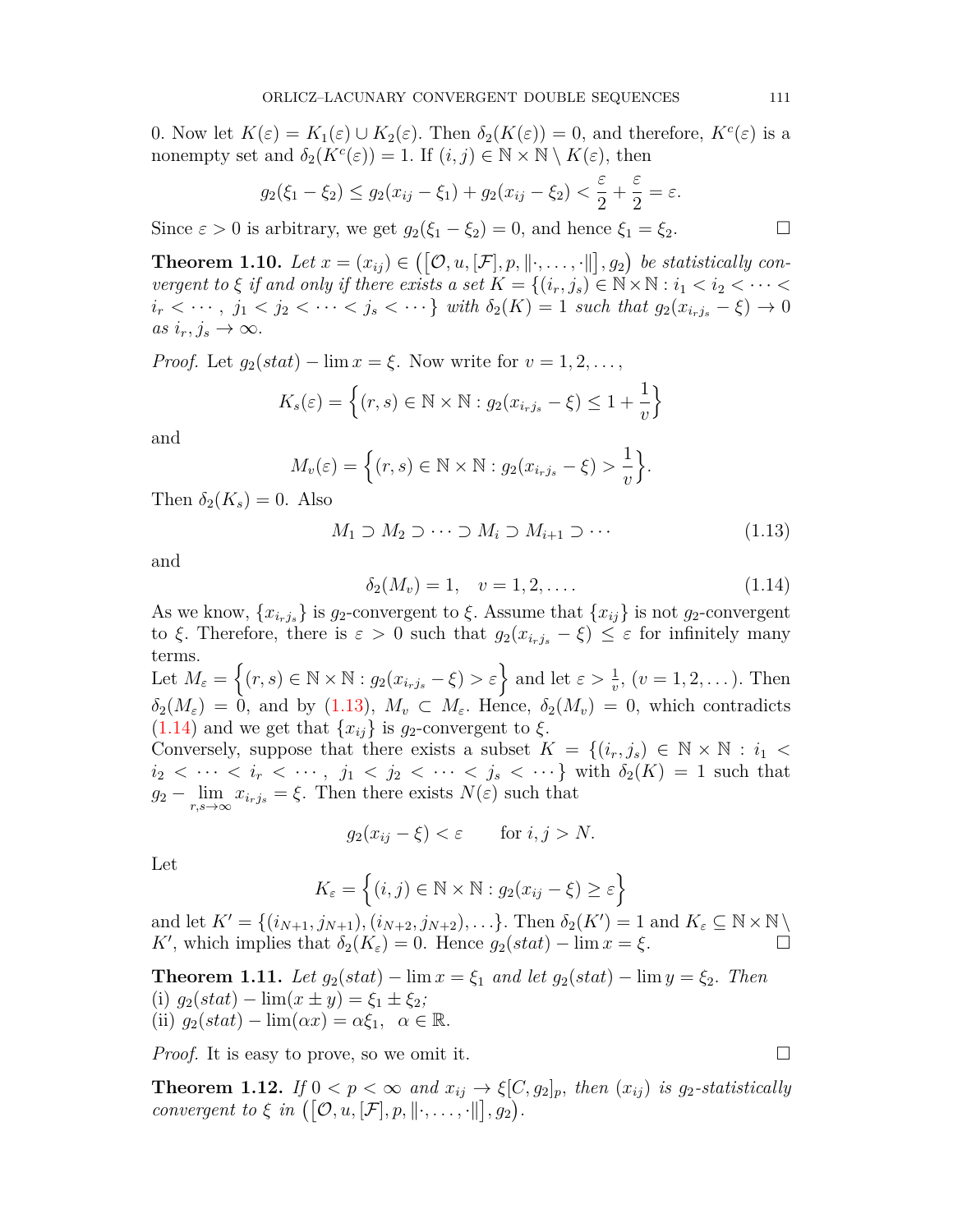*Proof.* Let  $x_{ij} \rightarrow \xi[C, g_2]_p$ *.* Then

$$
\frac{1}{kl}\sum_{i,j=1,1}^{k,l}(g_2(x_{ij}-\xi e))^p\geq \frac{1}{kl}\sum_{\substack{i,j=1\\ g_2(x_{ij}-\xi e)\geq \varepsilon}}^{k,l}(g_2(x_{ij}-\xi e))^p\geq \frac{\varepsilon^p}{kl}|K_{\varepsilon}|.
$$

Since lim *k,l→∞*  $\frac{1}{kl}|K_{\varepsilon}| = 0$  so  $\delta_2(K_{\varepsilon}) = 0$ , where  $K_{\varepsilon} = \{i \leq k, j \leq l : g_2(x_{ij} - \xi e) \geq$ *ε}*, the desired result. □

**Theorem 1.13.** *If*  $x = (x_{ij})$  *is*  $g_2(stat)$ *-convergent to*  $\xi$  *in*  $([\mathcal{O}, [\mathcal{F}], u, p, ||\cdot, \ldots, \cdot||], g_2), \text{ then } x_{ij} \to \xi[C, g_2]_p.$ 

*Proof.* Suppose that  $x = (x_{ij})$  is  $g_2$ -statistically convergent to  $\xi$  in  $([\mathcal{O}, [\mathcal{F}], u, p, \|\cdot, \ldots, \cdot\|], g_2)$ . Then for  $\varepsilon > 0$ , we have  $\delta_2(K_{\varepsilon}) = 0$ , where  $K_{\varepsilon} =$  $\{\tilde{i} \leq k, j \leq l : g_2(x_{ij} - \xi e) \geq \varepsilon\}.$  Since  $x = (x_{ij}) \in [\mathcal{O}, u, l^{\infty}, p, \|\cdot, \dots, \cdot\|],$  then there exists  $K > 0$  such that  $\left[ u_{kl} O_{kl} \right]$  $\frac{x_{ij}-\xi e}{\rho}, y_1, \ldots, y_{n-1}$  $\left[\int_{0}^{p_{kl}} \leq K$  for all *i*, *j*. Thus,

$$
g_2(x_{ij} - \xi e) = \sup_{\substack{r,s \ge 1, m,n \ge 1 \\ 0 \ne y_1, \dots, y_{n-1} \in X}} \left( \frac{1}{rs} \sum_{i=m}^{m+r-1} \sum_{j=n}^{n+s-1} \left[ u_{kl} O_{kl} \left( \left\| \frac{x_{ij} - \xi e}{\rho}, y_1, \dots, y_{n-1} \right\| \right) \right]^{p_{kl}} \right)
$$
  
  $\le K.$ 

Hence

$$
\frac{1}{kl} \sum_{i,j=1,1}^{k,l} (g_2(x_{ij} - \xi e))^p = \frac{1}{kl} \sum_{\substack{i,j=1,1 \ i,j \notin K_{\varepsilon}}}^{k,l} (g_2(x_{ij} - \xi e))^p + \frac{1}{kl} \sum_{\substack{i,j=1,1 \ i,j \in K_{\varepsilon}}}^{k,l} (g_2(x_{ij} - \xi e))^p
$$
\n
$$
\leq \varepsilon^p + \frac{K^p}{kl} |K_{\varepsilon}|.
$$

**Theorem 1.14.** *It holds that*  $(S^2_{([0,u,[\mathcal{F}],p,\parallel\cdot,\ldots,\cdot\parallel],g_2)}$  $\overline{ }$  $r_{reg} = ([C, g_2]_p)_{reg}.$ 

*Proof.* By combining Theorems [1.11](#page-9-2) and [1.12,](#page-9-3) we have the proof.  $\Box$ 

**Theorem 1.15.** Let  $([\mathcal{O}, u, [\mathcal{F}], p, \|\cdot, \ldots, \cdot\|], g_2)$  be a complete paranormed space. *Then a sequence in*  $[0, u, [\mathcal{F}], p, \|\cdot, \ldots, \cdot\|]$  *is g*<sub>2</sub>-statistical convergent if and only *if it is g*2*-statistical Cauchy.*

*Proof.* Let  $g_2(stat) - \lim x = \xi$ . Then we get  $\delta_2(A(\varepsilon)) = 0$ , where

$$
X(\varepsilon) = \left\{ (i,j) \in \mathbb{N} \times \mathbb{N} : g_2(x_{ij} - \xi) \ge \frac{\varepsilon}{2} \right\}.
$$

This implies

$$
\delta_2(X^c(\varepsilon)) = \delta_2(\{(i,j) \in \mathbb{N} \times \mathbb{N} : g_2(x_{ij} - \xi)) < \varepsilon\}) = 1.
$$

Let  $k, l \in X^c(\varepsilon)$ . Then  $g_2(x_{kl} - \xi) < \frac{\varepsilon}{2}$  $\frac{\varepsilon}{2}$ . Now let

$$
Y(\varepsilon) = \Big\{ (i,j) \in \mathbb{N} \times \mathbb{N} : g_2(x_{kl} - x_{ij}) \ge \varepsilon \Big\}.
$$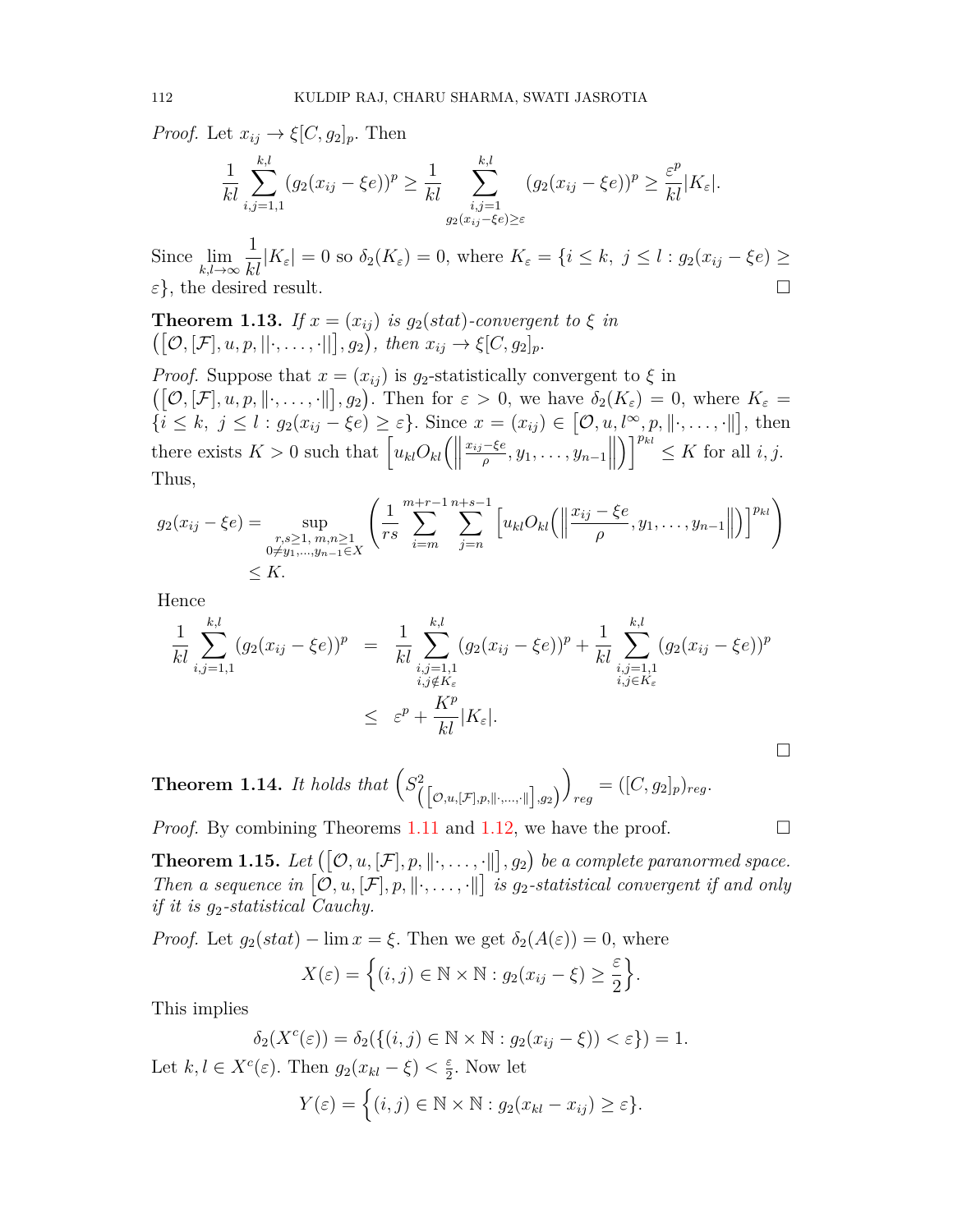We need to show that  $Y(\varepsilon) \subset X(\varepsilon)$ . Let  $(i, j) \in Y(\varepsilon)$ . Then  $g_2(x_{kl} - x_{ij}) \geq \varepsilon$ , and therefore  $g_2(x_{ij} - \xi) \geq \varepsilon$ , that is,  $(i, j) \in X(\varepsilon)$ . Otherwise, if  $g_2(x_{ij} - \xi) < \varepsilon$ , then

$$
\varepsilon \le g_2(x_{ij} - x_{kl}) \le g_2(x_{ij} - \xi) + g_2(x_{kl} - \xi) < \frac{\varepsilon}{2} + \frac{\varepsilon}{2} = \varepsilon,
$$

which is impossible. Thus,  $Y(\varepsilon) \subset X(\varepsilon)$ , and therefore,  $x = (x_{ij})$  is  $g_2$ -statistical convergent sequence.

Conversely, let  $x = (x_{ij})$  be  $g_2$ -statistical Cauchy but not  $g_2$ -statistical convergent sequence. Then there exists  $(t', w') \in \mathbb{N} \times \mathbb{N}$  such that

$$
\delta_2(D(\varepsilon)) = \delta_2\Big(\Big\{(i,j) \in \mathbb{N} \times \mathbb{N} : g_2(x_{ij} - x_{t'w'}) \ge \varepsilon\Big\}\Big) = 0
$$

and  $\delta_2(G(\varepsilon)) = 0$ , where

$$
G(\varepsilon) = \left\{ (i,j) \in \mathbb{N} \times : g_2(x_{ij} - \xi) < \frac{\varepsilon}{2} \right\},\
$$

that is,  $\delta_2(G^c(\varepsilon)) = 1$ , since  $g_2(x_{ij} - x_{kl}) \leq 2g_2(x_{ij} - \xi) < \varepsilon$ . If  $g_2(x_{ij} - \xi) < \frac{\varepsilon}{2}$  $\frac{\varepsilon}{2}$ , then  $\delta_2(D^c(\varepsilon)) = 0$ , that is,  $\delta_2(D(\varepsilon)) = 1$ , which leads to a contradiction.

□

#### **REFERENCES**

- <span id="page-11-7"></span>1. M. Başarir, *On some new sequence spaces,* Riv. Math. Univ. Parma **1** (1992), no. 1,339–347.
- <span id="page-11-0"></span>2. T.J. Bromwich, *An Introduction to the Theory of Infinite Series*, Macmillan and Co. Ltd. New York, 1965.
- <span id="page-11-13"></span>3. R.C. Buck, *Generalized asymptotic density*, Amer. J. Math. **75** (1953), no. 2, 335–346.
- <span id="page-11-14"></span>4. J.S. Connor, *The statistical and strong p-Cesaro convergence of sequences*, Analysis **8** (1988), no. 1-2, 47–64.
- <span id="page-11-15"></span>5. O. Duman and C. Orhan, *µ-statistically convergent function sequences*, Czechoslovak Math. J. **54** (2004), no. 2, 413–422.
- <span id="page-11-12"></span>6. H. Fast, *Sur la convergence statistique*, Colloq. Math. **2** (1951), no. 3-4, 241–244.
- <span id="page-11-8"></span>7. S. Gähler, *Linear 2-normietre Rume*, Math. Nachr. **28** (1965), no. 1-2, 1–43.
- <span id="page-11-9"></span>8. H. Gunawan, *On n-Inner Product, n-Norms and the Cauchy-Schwartz Inequality*, Sci. Math. Jpn. (2001) 47–54.
- <span id="page-11-2"></span>9. Ş. Konca and M. Başarir, *Almost convergent sequences in* 2*-normed space and g-statistical convergence*, J. Math. Anal. **4** (2013), no. 2, 32–39.
- <span id="page-11-10"></span>10. Ş. Konca, M. Idris and H. Gunawan, *A new* 2*-inner product on the space of p-summable sequences*, J. Egyptian Math. Soc. **24** (2016), no. 2, 244–249.
- <span id="page-11-5"></span>11. P. Kòrus, *On the uniform convergence of double sine integrals with generated monotone coefficients*, Period. Math. Hungar. **63** (2011), no. 2, 205–214.
- <span id="page-11-6"></span>12. P. Kòrus, *On* Λ 2 *-strong convergence of numerical sequences revisited*, Acta Math. Hungar. **148** (2016), no. 1, 222–227.
- <span id="page-11-11"></span>13. J. Lindenstrauss and L. Tzafriri, *On Orlicz sequence spaces*, Israel J. Math. **10** (1971), no. 3, 379–390.
- <span id="page-11-1"></span>14. G.G. Lorentz, *A contribution to the theory of divergent sequences*, Acta Math. **80** (1948), no. 1, 167–190.
- <span id="page-11-3"></span>15. I.J. Maddox, *A new type of convergence*, Math. Proc. Cambridge Philos. Soc. **83** (1978), no. 1, 61–64.
- <span id="page-11-4"></span>16. I.J. Maddox, *On strong almost convergence*, Math. Proc. Cambridge Philos. Soc. **85** (1979), no. 2, 345–350.
- <span id="page-11-16"></span>17. S.A. Mohiuddine and A. Alotaibi, *Statistical convergence and approximation theorems for functions of two variables*, J. Comput. Anal. Appl. **15** (2013), no. 1, 218–223.